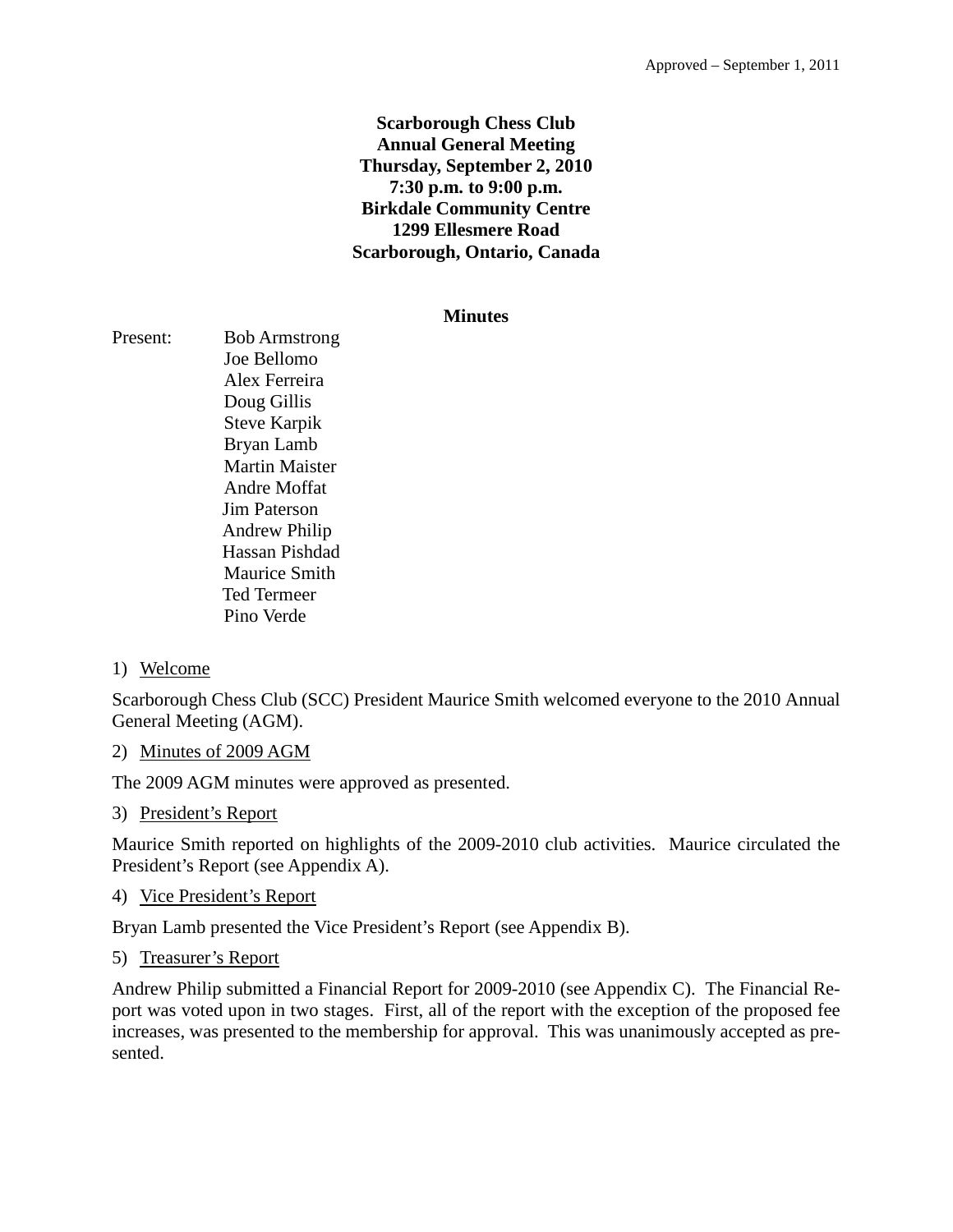Second, the membership considered the proposal for a fee increase. As a result of increasing rental fees at the Birkdale Community Centre, it was proposed to increase membership fees to offset this rise in costs, as below:

|                    | <b>Proposed Fees</b> |               | 2009-2010 Fees |                |               |               |
|--------------------|----------------------|---------------|----------------|----------------|---------------|---------------|
|                    | <b>Regular</b>       | <b>Senior</b> | <b>Junior</b>  | <b>Regular</b> | <b>Senior</b> | <b>Junior</b> |
| $\frac{1}{2}$ year | \$90                 | \$70          | \$50           | \$70           | \$50          | \$35          |
| 1 year             | \$140                | \$100         | \$70           | \$100          | \$90          | \$60          |
| 2 year             | \$240                | \$180         | \$120          | \$200          | \$150         | \$100         |

The new fees were approved unanimously, and it was agreed that they would go into effect on January 1, 2011.

6) Secretary's Report

Steve Karpik presented the Secretary's Report (see Appendix D).

Doug Gillis requested that in the future the web site posting of results contain information on who is playing black and who is playing white. It was agreed that this would be the practice in the future.

## 7) Officer-at-Large Report

Martin Maister verbally presented the Officer-at-Large's report. He suggested that the club needed to clarify its rules about attendance and lateness. This issue was deferred for discussion under "New Business" (see below).

- 8) Elections of Executive Committee Members
	- a) Election of President

Maurice Smith was acclaimed as President for 2010-2011.

b) Election of Vice President

Bryan Lamb was acclaimed as Vice President for 2010-2011.

c) Election of Treasurer

Andrew Philip was acclaimed as Treasurer for 2010-2011.

d) Election of Secretary

Steve Karpik was acclaimed as Secretary for 2010-2011.

e) Election of Officer-at-Large

Martin Maister was acclaimed as Officer-at-Large for 2010-2011.

- 9) Other Business from the Past Year
	- a) Club Championship

In order to ensure that the SCC Club Championship is indeed a championship for club members, it was decided to strengthen the qualification rules. Starting with this year's club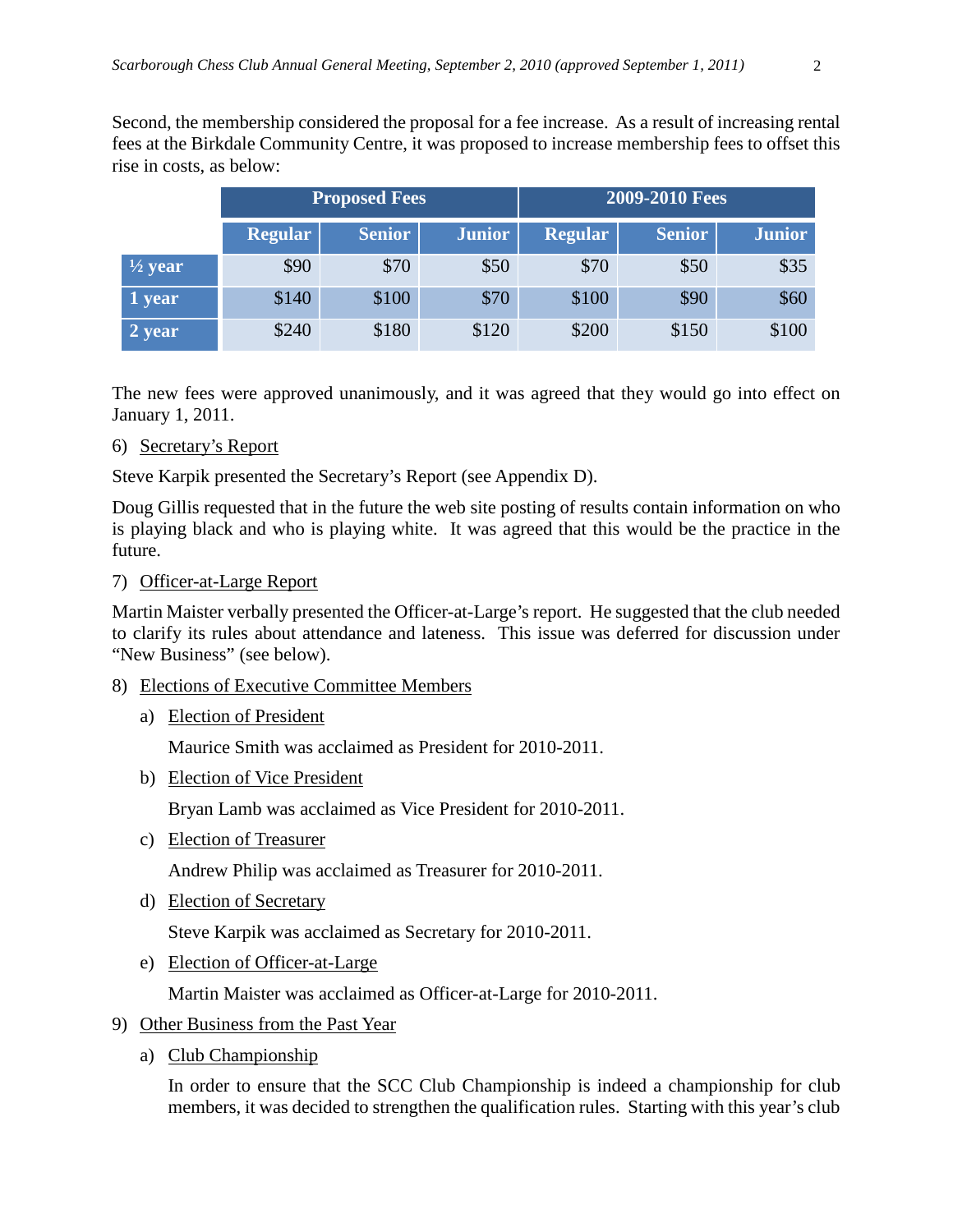championship (beginning February 24, 2011), the round robin championship is open to the top-ranked nine players plus the winner of the 2009-2010 club championships reserve section. In addition, these players must satisfy the following:

- They must have played in at least ten club games since the beginning of the chess season (September 9, 2010); and
- They must hold valid club and CFC memberships for the duration of the tournament.
- b) Grand Prix

It was noted that the Grand Prix results from 2009-2010 had not yet been tabulated. Bryan Lamb promised to present the results at the start of Round 1 of the Howard Ridout Memorial Swiss Tournament on September 9, 2010.

It was decided not to hold a Grand Prix in 2010-2011.

## 10) New Business

a) Club Closure Dates

It was noted that because of conflicting bookings at the Birkdale Community Centre and holidays, the club will be closed on the following Thursdays throughout the 2010-2011 season:

- October 7, 2010
- December 16, 2010
- December 23, 2010
- December 30, 2010
- May 5, 2011

Steve Karpik will post these closures on the web site.

b) Clarification of Byes and Late Rules

The following rules were approved:

- If a player needs a bye for a particular game, they must notify the club in advance. They can do this in two ways: either email regrets@scarboroughchessclub.ca by 5:00 p.m. on game day; or call one of the Executive Members before 6:00 p.m. by phone. All members are given Scarborough Chess Club business cards that list all the phone numbers of the Executive Members
- Failure to notify the club of an absence will result in a forfeited game and the player will not automatically be paired for the next round. Players who contact the club in time will be given a 1/2 point bye except in the last round of a tournament where a 0 point bye will be assigned.
- Players who know they are going to be late (for example, who find themselves stuck in traffic trying to get to the club) must call one of the Executive members. Games are scheduled to start promptly at 7:30 p.m.
- If a player hasn't shown up and they haven't called the Club by 7:45 p.m., the Club reserves the right to re-pair the late player's opponent and the late player will be given a bye if they show up after 7:45 p.m. Players are reminded that even if they call to say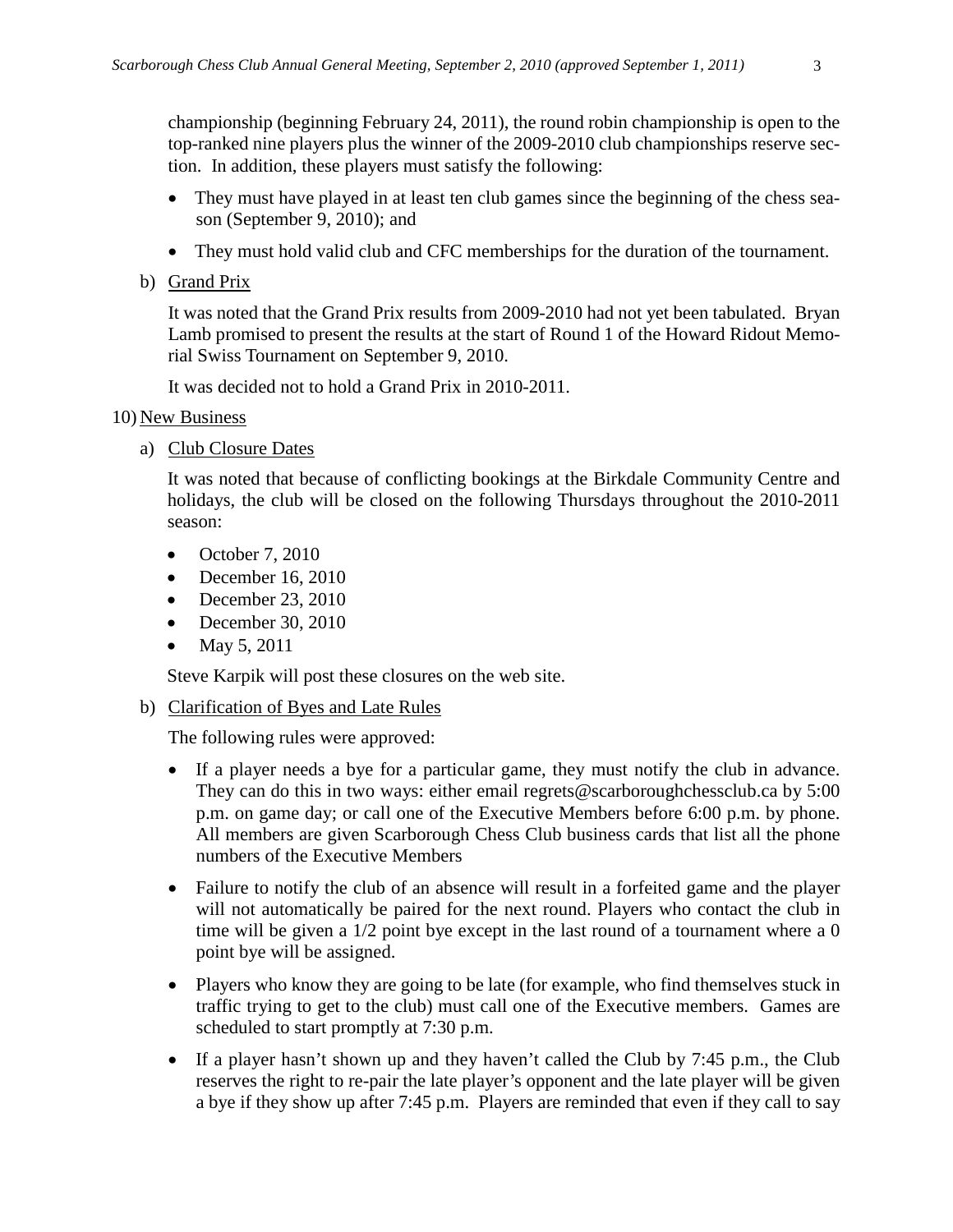they'll be late, the clock will be running and they will get a forfeit loss if they do not arrive by 8:30 p.m.

Steve Karpik will produce a handout with these rules for club members and will post them on the club's web site

c) New Structure for Swiss Tournaments

It was noted that the club continues to grow and is outgrowing the two-tiered Swiss format used in 2009-2010 (Open and U1700 sections). It was therefore proposed to adopt a new structure for the Thursday night Swiss tournaments. It was suggested that starting on September 9, 2010, the club's Swiss tournaments will be in three sections: 2000+, U2000 and U1700 plus unrated.

It was further proposed that players within 100 points of the rating floor of a higher section may elect to play up a section (so players rated 1900 to 1999 can elect to play in the 2000+ section and players rated 1600 to 1699 can similarly elect to play in the U2000 section). These sections will ensure that club members are paired in games that are competitive and exciting. There's also the incentive for players to improve their play in order to qualify to play in higher sections.

These proposals were unanimously approved.

d) Club Database

It was decided to post the club database managed by Bob Armstrong on the club's web site.

e) Donated Books

Maurice Smith spoke about the chess books that had been recently donated to the club by several members. He noted there isn't enough room at the club to store the books and one possibility is to hold a book sale. Andre Moffat expressed some interest in buying them.

f) Assistant Tournament Director

To accommodate occasions when Bryan Lamb cannot attend on a particular evening, it was decided to create a new position in the club – Assistant Tournament Director. Alex Ferreira was asked if he would take up this new position and he agreed. Bryan made it clear that he would always be available by phone should there be any issues that Alex would like to consult with him on. Normally Bryan will be Tournament Director and responsible for all questions regarding rules and disputes.

## 11) Adjournment

The meeting was adjourned. The next AGM is scheduled for the first Thursday in September (Thursday, September 1, 2011).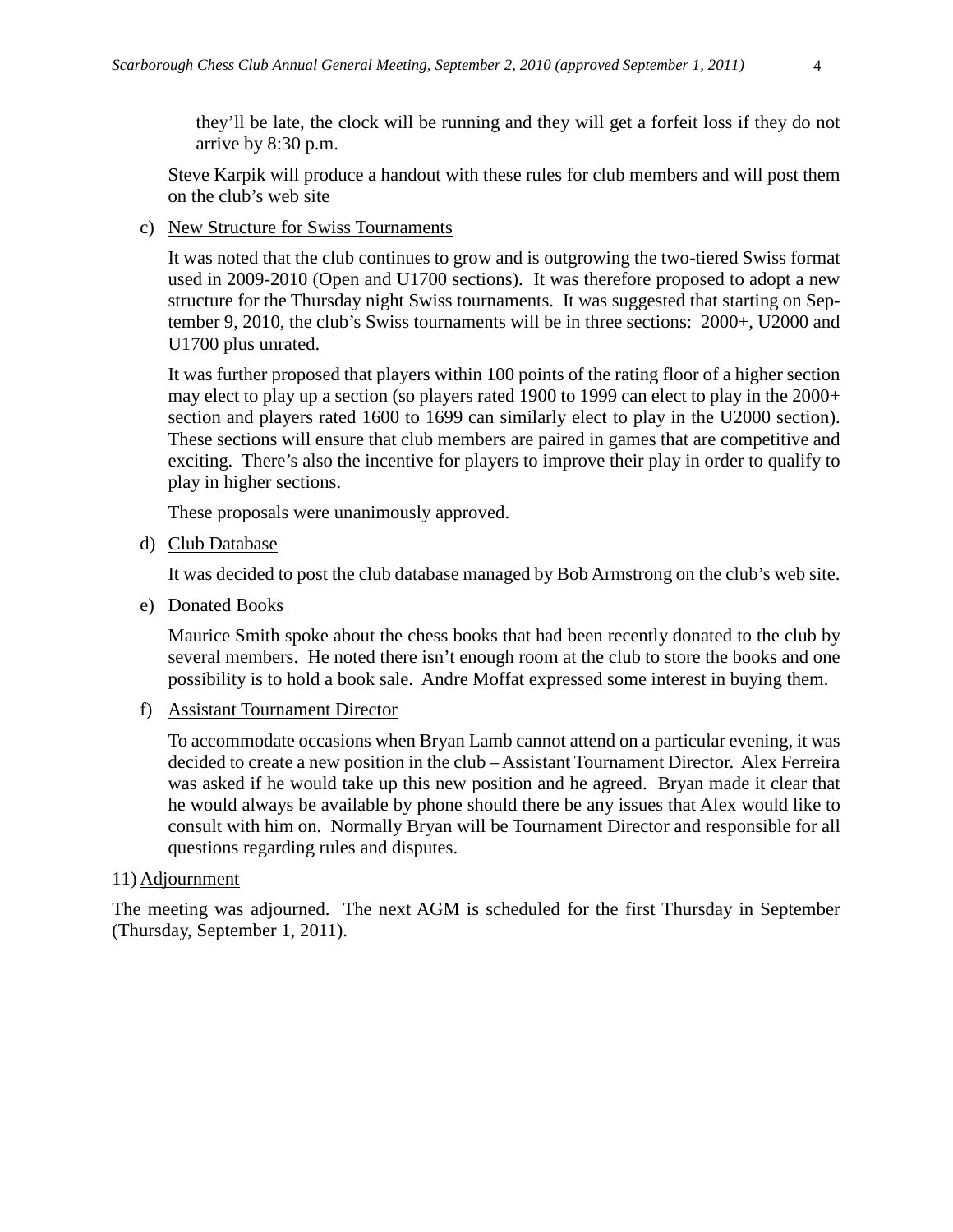#### **Appendix A: Scarborough Chess Club 2009-2010 President's Report**

#### **Submitted by Maurice Smith**

I have been a Club member since 1976 and I think that this has been the best year ever for the Scarborough Chess Club. There were at least three highlights to choose from. First was the moving to our new location at Birkdale Community Centre. This is a wonderful place for the Club. Accessible by TTC and with plenty of free parking, it is easy to get to. Inside we play in the main room with good lighting and loads of space. A big plus for the Club. Once there, we invited Alexei Shirov, one of the top players in the world to do a simul against Club members. He proved to be very personable and it was an enjoyable night for all. In May we had our 50<sup>th</sup> anniversary party. Past members were invited to attend, and it was good seeing and chatting with members from previous years. A big cake and free refreshments for all, made it a great success.

Not to be overlooked in the good news stories of the past year, is the fact that we went over 100 in Club Memberships. This had not happened for a long time. The successful year owes much to the efforts of the Executive. We have been very fortunate to have four very dedicated members in Bryan, Andrew, Steve and Martin, working with me to make the Club what it is today. Also, we must remember Bob Armstrong for the database and the Newsletter. Finally, all the Club members who helped setting things up and those that helped to close up. Without these volunteers, the Club would not operate as well as it does.

There will be new challenges in the upcoming years. The rent for Birkdale has gone up quite substantially, so we must find the best way to resolve this financial situation. Our Treasurer will have more details. To meet any new challenges, all of our Executive have agreed to return, if nominated and elected. I have also changed my mind and agreed to run for President one more time. However, as always, the members have the final say.

With all the high rated players, class players and the new Juniors, I believe we will have another outstanding year. I look forward to seeing all our members again and playing a strong role in maintaining our status as the biggest and best chess club in Canada.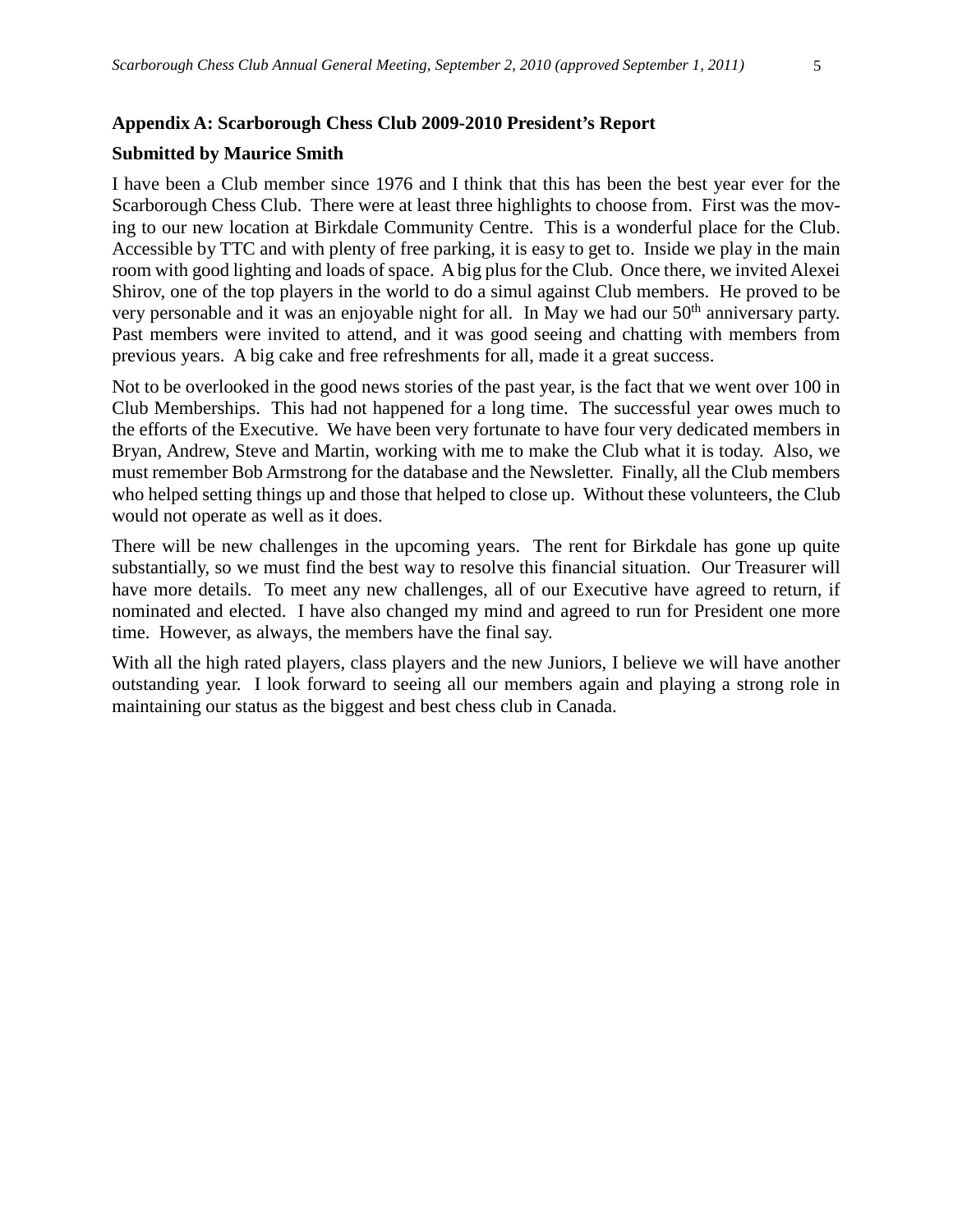## **Appendix B: Scarborough Chess Club 2009-2010 Vice-President's Report**

## **Submitted by Bryan Lamb**

This year marked my second consecutive as the SCC Vice President, acting in a similar capacity as the previous year with the same fellow executive members. The club has been around for 50 years, and 2011 will mark for me 25 years of consecutive membership with the SCC.

The duties that I performed for the club in the past year were:

- Chief arbiter for the club events
- Working with Steve Karpik for pairings and general tournament issues related to the pairings
- Helping pack up and close most days that I was present for
- Remitting some tournament reports and memberships to the CFC
- Doing calculations to determine the winners of Grand Prix prizes during the year
- Managing club concession sales

I will prepare the report on the Grand Prix and send to Steve Karpik for website posting and Maurice Smith for administering the award ceremony.

I have not had as much time to devote to the club in the past year as previously, partly to demands of family and partly due to work related issues. I hope that I will miss fewer weeks this year and be more effective in my role, if I have one.

I am satisfied with the relocation of the club to its current locale. I think the biggest positive is the additional space, however I think the location is a preferable also, with fewer disruptions from outside the premises.

I think that the other executive members have all done a more than competent job at their respective positions and the executive as a whole works harmoniously together and easily works through minor differences of opinion. Though I would not discourage other club members from running for executive positions I certainly think that any of these gentlemen should be considered again if they choose to run.

Based on the rent increase we are facing, I am in agreement that a membership fee increase in line with this is called for. However given that the need is not immediate or dire, it was my suggestion to postpone any increase until January 1 2011 and to permit all current members to renew at the previous rate prior to this date. This means that in a practical sense, we are proposing to implement a fee increase this year that does not take practical effect until next year. I do not believe that we can afford to wait more than this year to make that change. This way we are giving fair warning, and considering that this is only the second increase in general membership rates in the past decade, it is important to understand that the executive is doing its best to manage the club in a financially responsible manner and to hold off on fee increases until they are felt to be really necessary. Playing at the SCC for one year, on a per game basis, costs only one fourth to one third of playing in weekend events.

May the club prosper for 50 more years!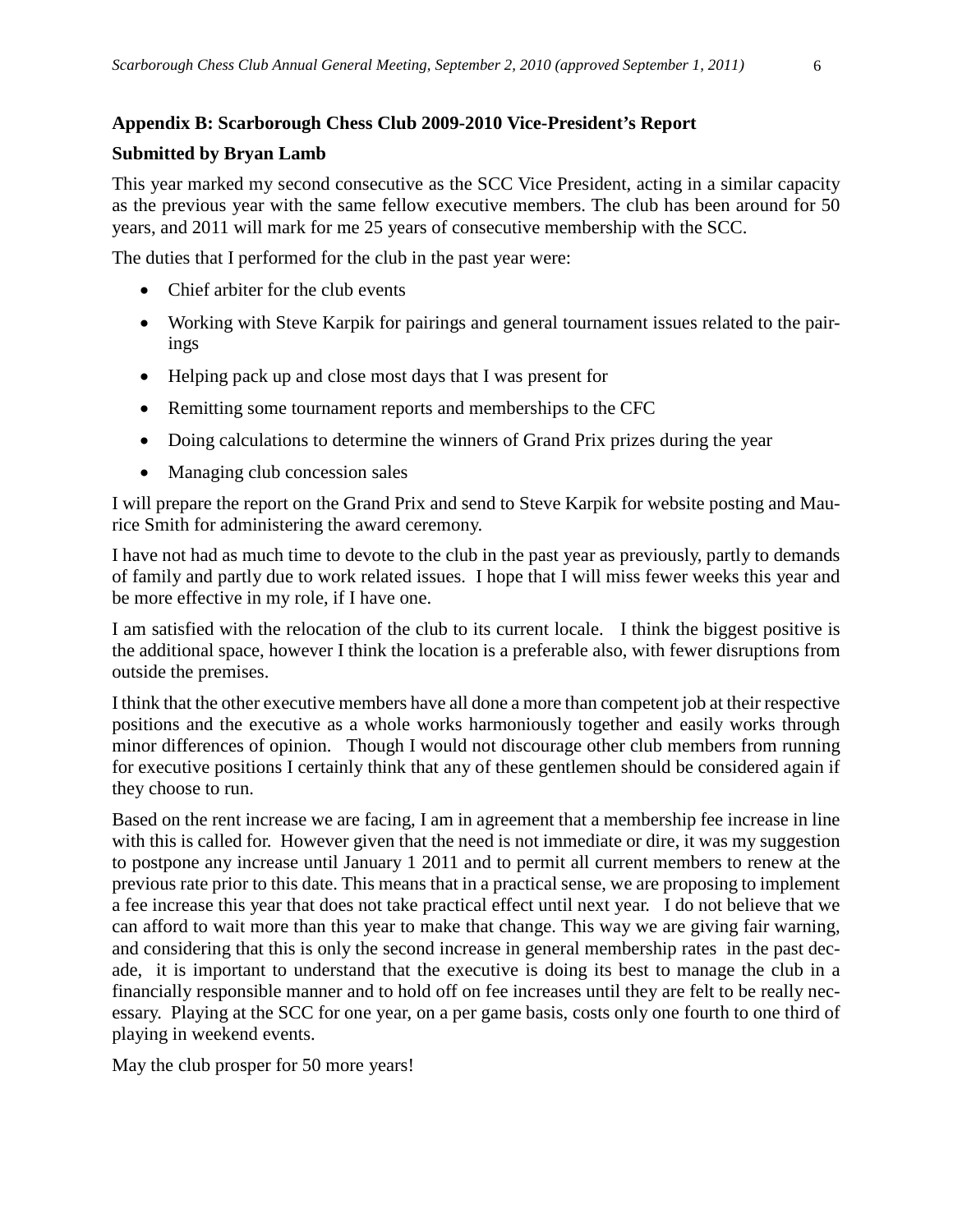# **Appendix C: Scarborough Chess Club 2009-2010 Treasurer's Report Submitted by Andrew Philip**

| <b>Opening Balance at August 31, 2009:</b> | \$9,497.22 |  |
|--------------------------------------------|------------|--|
|                                            |            |  |

### **Revenues:**

| <b>Total Revenues</b>     | \$10,395.90 |
|---------------------------|-------------|
| Coffee & Concession       | 280.90      |
| <b>CFC Dues Collected</b> | 1,980.00    |
| Club Memberships          | \$8,135.00  |

## **Expenses:**

| <b>Total Expenses</b>              |            | \$10,030.52  |
|------------------------------------|------------|--------------|
| <b>Bank/Misc Charges</b>           |            | <u>29.32</u> |
| <b>Moving Expenses</b>             |            | 124.56       |
| <b>Cabinet Repairs</b>             |            | 73.33        |
| <b>Shirov Simultaneous</b>         |            | 125.00       |
| 50 <sup>TH</sup> Anniversary Party |            | 121.50       |
| Scoresheets 566.27                 |            |              |
| Miscellaneous Supplies             |            | 62.40        |
| <b>Member Rebates</b>              |            | 95.00        |
| <b>Grand Prix Prizes</b>           |            | 540.00       |
| <b>Chess Equipment</b>             |            | 738.57       |
| Trophies 123.52                    |            |              |
| Coffee Supplies                    |            | 123.90       |
| Website Hosting/Domain Name        |            | 251.37       |
| <b>CFC Dues Remitted</b>           |            | 1,981.00     |
| <b>CFC Rating Fees</b>             |            | 1,278.00     |
| Rent                               | \$3,796.78 |              |

**Net Income: \$365.38 Closing Balance at August 31, 2010: \$9,862.60**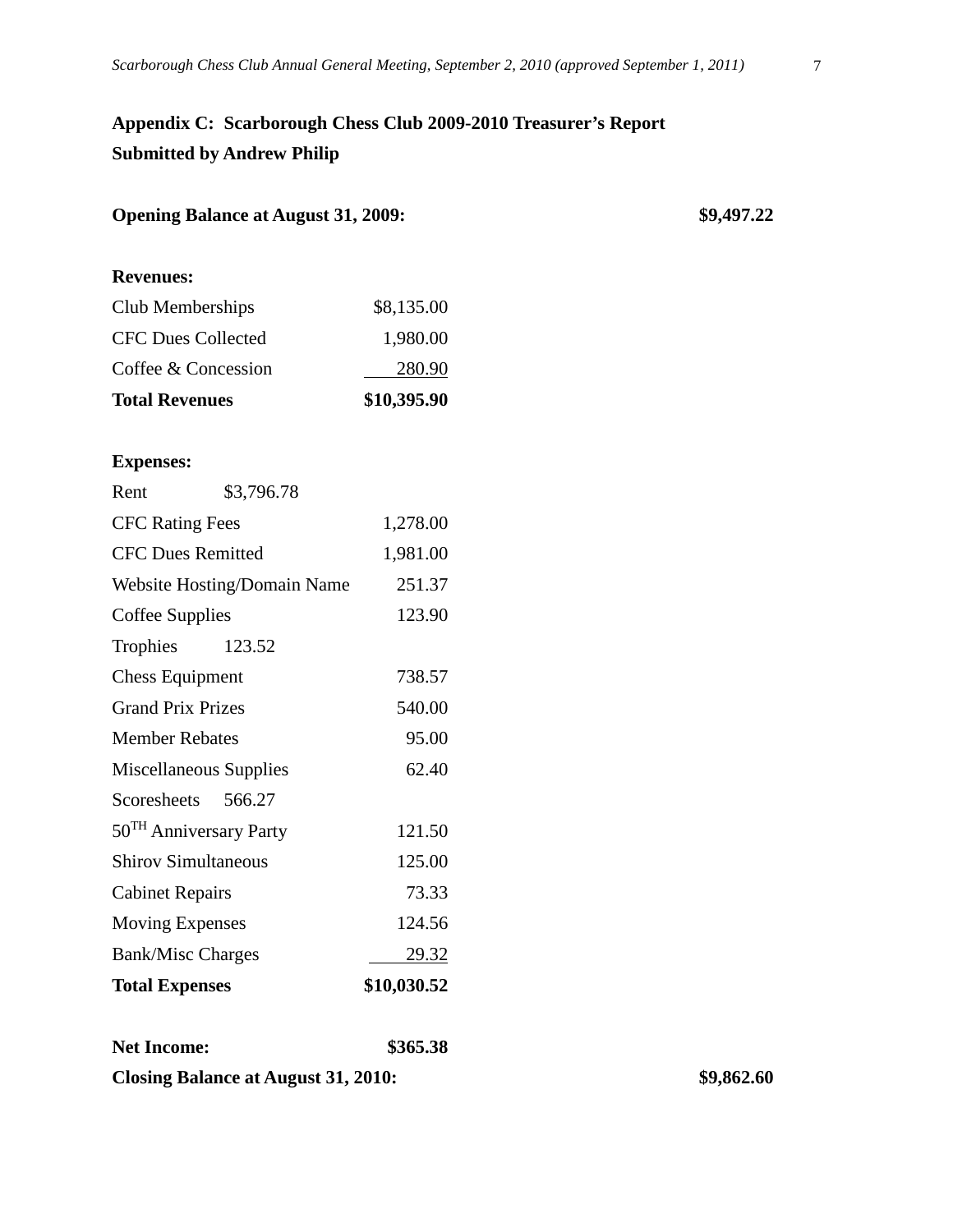#### **Treasurer's Opinion**

The Club continues to maintain its strong financial position. This is the fourth season in a row of continued improved fiscal health for the Club with the 2009/2010 financials showing a nominal improvement in performance over 2009/2010. Our cash balance is approaching \$10,000.

Strong club membership continues to be the primary contributor to the strong financial performance. Both the Executive and the Membership are to be commended for their continued support of the all-important fee collection process.

Last year the Executive introduced a more rigorous process to confirm members CFC dues are not in arrears, and for collection and remittance of CFC dues paid through our Club courtesy program. The 2nd year of this program was even more successful than the first resulting in the largest CFC dues collection numbers we have seen to date.

For the new season, we unfortunately face a fairly sizeable 20% increase in hall rental costs under the new permit. Analysis of our yearly cost structure indicates that this level of increase uncompensated for would send the Club into a loss position for the upcoming year and create a destabilizing trend on our cash balance for future years. While the Club has healthy cash balance currently it is not in the best interests of the Club in terms of long term stability to allow this balance to draw down significantly.

In my opinion after the strong gains in Club membership numbers we saw in the past few years, membership is entering a levelling off period and thus we cannot rely on net membership gains to offset the rental increase. Thus the course of action I am recommending is for Club Membership dues to be increased from their current rates for the upcoming season.

This is not a decision the Executive has taken lightly. The Executive believes the current Club Hall is a positive in all respects for the Club and has no desire at this time to seek out other options.

Naturally, the Club intends to be prudent with its spending, yet at the same time the Executive would prefer to have enough flexibility financially to continue to be able to offer interesting special events from time to time to the membership. This is a hallmark of all the great chess clubs around the world and we believe SCC with its 50 year history stands proudly amongst the very best.

Long term members will be aware that membership fees have not increased for a very long time which as one of the longest standing Club Treasurers' I am justifiably proud. That said, ensuring a stable future for the Club is paramount and the time has come to ask our members to contribute a bit more to ensure the Club will continue to flourish. Even with the proposed increase SCC will remain one of the cheapest forms of sport on a per game basis (typical 40 week season equates to \$3.50 per game on a regular one year membership).

|                     | <b>Regular</b> | <b>Senior</b> | <b>Junior</b> |
|---------------------|----------------|---------------|---------------|
| $\frac{1}{2}$ year  | \$90           | \$70          | \$50          |
| 1 year              | \$140          | \$100         | \$70          |
| $2 \,\mathrm{year}$ | \$240          | \$180         | \$120         |

The proposed fees are: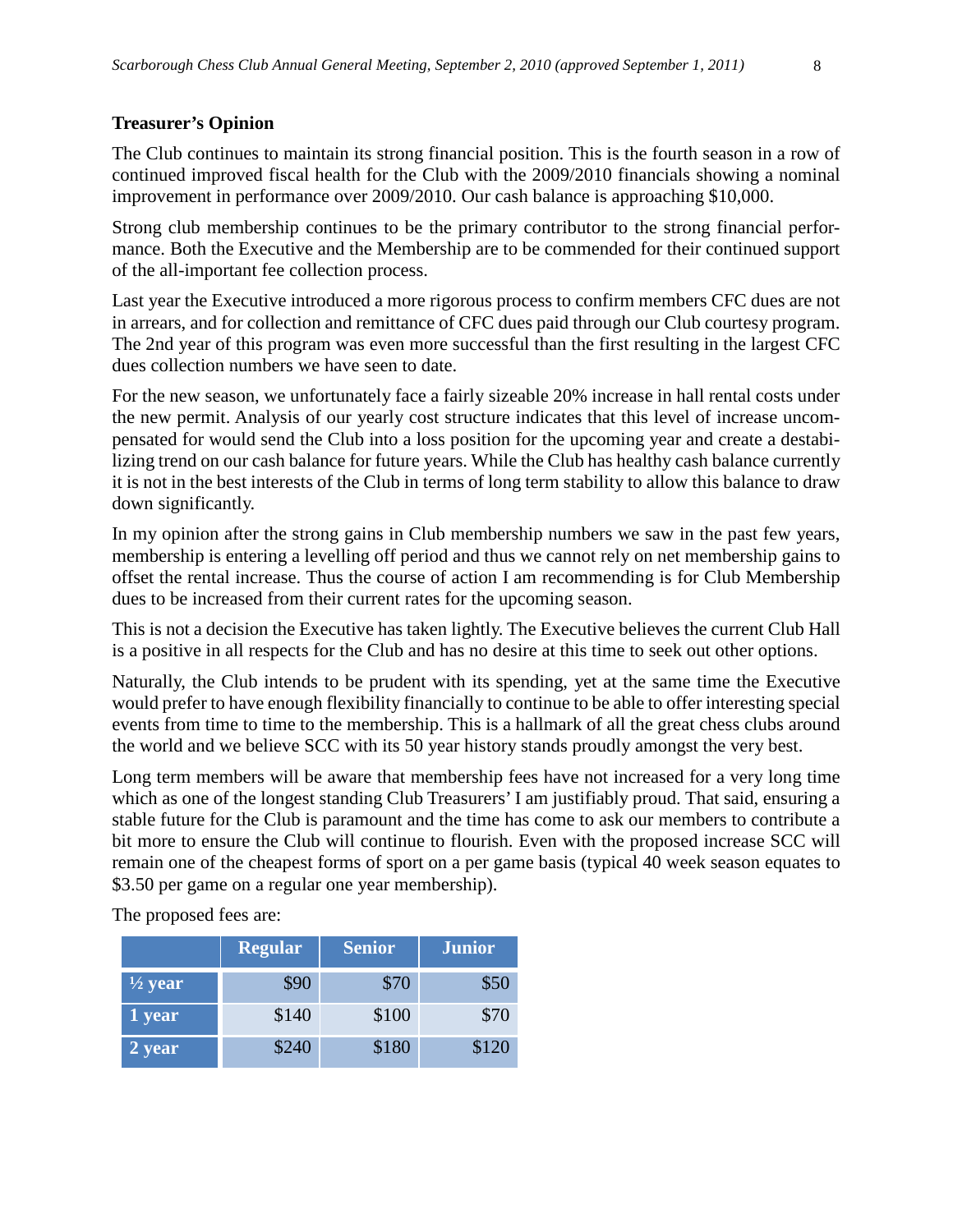I will close by reiterating my mantra from the past few years that the key to the Club's well-being is a healthy, active membership. The Executive and Club membership should continue to keep a strong focus on maintaining current membership and recruiting new members to replace those that inevitably drop off.